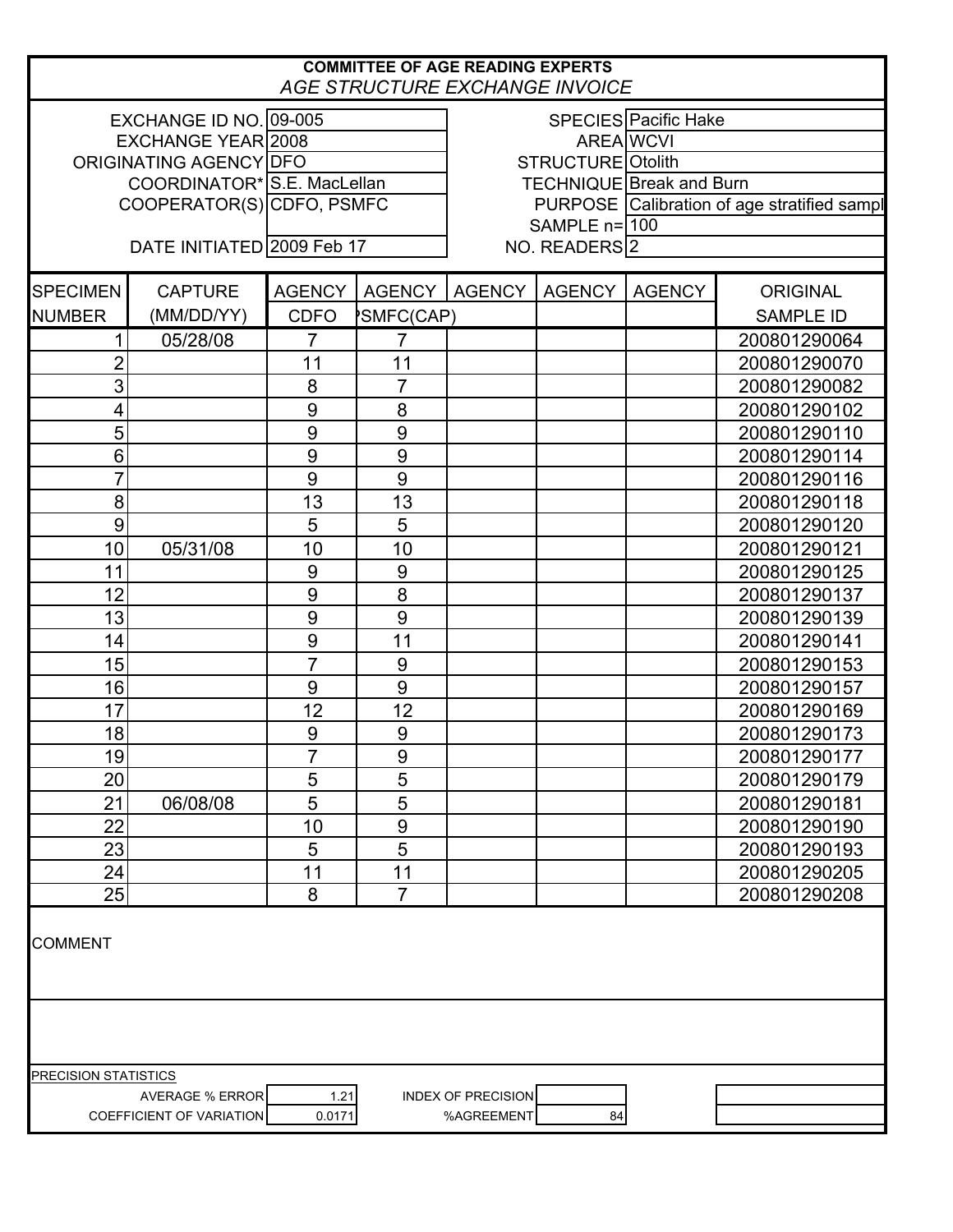|                                                                                                                                                                                                                                                                                      |                             |                          | <b>COMMITTEE OF AGE READING EXPERTS</b><br>AGE STRUCTURE EXCHANGE INVOICE |                                            |               |               |                  |  |
|--------------------------------------------------------------------------------------------------------------------------------------------------------------------------------------------------------------------------------------------------------------------------------------|-----------------------------|--------------------------|---------------------------------------------------------------------------|--------------------------------------------|---------------|---------------|------------------|--|
| EXCHANGE ID NO. 09-005<br><b>SPECIES Pacific Hake</b>                                                                                                                                                                                                                                |                             |                          |                                                                           |                                            |               |               |                  |  |
|                                                                                                                                                                                                                                                                                      | <b>EXCHANGE YEAR 2008</b>   |                          |                                                                           |                                            |               | AREA WCVI     |                  |  |
| ORIGINATING AGENCY DFO                                                                                                                                                                                                                                                               |                             | <b>STRUCTURE Otolith</b> |                                                                           |                                            |               |               |                  |  |
|                                                                                                                                                                                                                                                                                      | COORDINATOR* S.E. MacLellan |                          |                                                                           | <b>TECHNIQUE Break and Burn</b>            |               |               |                  |  |
|                                                                                                                                                                                                                                                                                      | COOPERATOR(S) CDFO, PSMFC   |                          |                                                                           | PURPOSE Calibration of age stratified samp |               |               |                  |  |
|                                                                                                                                                                                                                                                                                      |                             |                          |                                                                           | SAMPLE n=100                               |               |               |                  |  |
|                                                                                                                                                                                                                                                                                      | DATE INITIATED 2009 Feb 17  |                          |                                                                           |                                            | NO. READERS 2 |               |                  |  |
| <b>SPECIMEN</b>                                                                                                                                                                                                                                                                      | <b>CAPTURE</b>              | <b>AGENCY</b>            | AGENCY                                                                    | <b>AGENCY</b>                              | <b>AGENCY</b> | <b>AGENCY</b> | <b>ORIGINAL</b>  |  |
| <b>NUMBER</b>                                                                                                                                                                                                                                                                        | (MM/DD/YY)                  | <b>CDFO</b>              | <b>SMFC(CAP)</b>                                                          |                                            |               |               | <b>SAMPLE ID</b> |  |
| 26                                                                                                                                                                                                                                                                                   | 06/08/08                    | 10                       | 9                                                                         |                                            |               |               | 200801290217     |  |
| 27                                                                                                                                                                                                                                                                                   |                             | 9                        | 9                                                                         |                                            |               |               | 200801290232     |  |
| 28                                                                                                                                                                                                                                                                                   | 06/08/08                    | 9                        | 9                                                                         |                                            |               |               | 200801620008     |  |
| 29                                                                                                                                                                                                                                                                                   |                             | 5                        | 5                                                                         |                                            |               |               | 200801620012     |  |
| 30                                                                                                                                                                                                                                                                                   |                             | 9                        | 9                                                                         |                                            |               |               | 200801620030     |  |
| 31                                                                                                                                                                                                                                                                                   |                             | 9                        | 9                                                                         |                                            |               |               | 200801620038     |  |
| 32                                                                                                                                                                                                                                                                                   |                             | 5                        | 5                                                                         |                                            |               |               | 200801620042     |  |
| 33                                                                                                                                                                                                                                                                                   |                             | 10                       | 10                                                                        |                                            |               |               | 200801620050     |  |
| 34                                                                                                                                                                                                                                                                                   |                             | 9                        | 9                                                                         |                                            |               |               | 200801620054     |  |
| 35                                                                                                                                                                                                                                                                                   |                             | 10                       | 9                                                                         |                                            |               |               | 200801620060     |  |
| 36                                                                                                                                                                                                                                                                                   | 07/11/08                    | 11                       | 9                                                                         |                                            |               |               | 200802590002     |  |
| 37                                                                                                                                                                                                                                                                                   |                             | 11                       | 11                                                                        |                                            |               |               | 200802590008     |  |
| 38                                                                                                                                                                                                                                                                                   |                             | $9$                      | 9                                                                         |                                            |               |               | 200802590010     |  |
| 39                                                                                                                                                                                                                                                                                   |                             | $9$                      | 9                                                                         |                                            |               |               | 200802590022     |  |
| 40                                                                                                                                                                                                                                                                                   |                             | 9                        | 9                                                                         |                                            |               |               | 200802590030     |  |
| 41                                                                                                                                                                                                                                                                                   |                             | 8                        | 9                                                                         |                                            |               |               | 200802590038     |  |
| 42                                                                                                                                                                                                                                                                                   |                             | 9                        | 9                                                                         |                                            |               |               | 200802590040     |  |
| 43                                                                                                                                                                                                                                                                                   |                             | $\overline{\mathbf{4}}$  | $\overline{\mathbf{4}}$                                                   |                                            |               |               | 200802590042     |  |
| 44                                                                                                                                                                                                                                                                                   |                             |                          | 7                                                                         |                                            |               |               | 200802590048     |  |
| 45                                                                                                                                                                                                                                                                                   |                             | 5                        | 5                                                                         |                                            |               |               | 200802590050     |  |
| 46                                                                                                                                                                                                                                                                                   | 07/15/08                    | 9                        | 9                                                                         |                                            |               |               | 200802470002     |  |
| 47                                                                                                                                                                                                                                                                                   |                             | 9                        | 9                                                                         |                                            |               |               | 200802470008     |  |
| 48                                                                                                                                                                                                                                                                                   |                             | 10                       | 10                                                                        |                                            |               |               | 200802470014     |  |
| 49                                                                                                                                                                                                                                                                                   |                             | 9                        | 9                                                                         |                                            |               |               | 200802470020     |  |
| 50                                                                                                                                                                                                                                                                                   |                             | 3                        | 3                                                                         |                                            |               |               | 200802470028     |  |
| <b>COMMENT</b><br>USE AND USER INFO: A CARE member initiates an exchange by requesting an Exchange Id number from the CARE Age Structure Exchange Coordinator<br>(CARE vice chair). The CARE member conducts and completes the exchange and submits this completed invoice to the Co |                             |                          |                                                                           |                                            |               |               |                  |  |
| <b>PRECISION STATISTICS</b>                                                                                                                                                                                                                                                          |                             |                          |                                                                           |                                            |               |               |                  |  |
|                                                                                                                                                                                                                                                                                      | <b>AVERAGE % ERROR</b>      |                          |                                                                           | <b>INDEX OF PRECISION</b>                  |               |               |                  |  |
|                                                                                                                                                                                                                                                                                      | COEFFICIENT OF VARIATION    |                          |                                                                           | %AGREEMENT                                 |               |               |                  |  |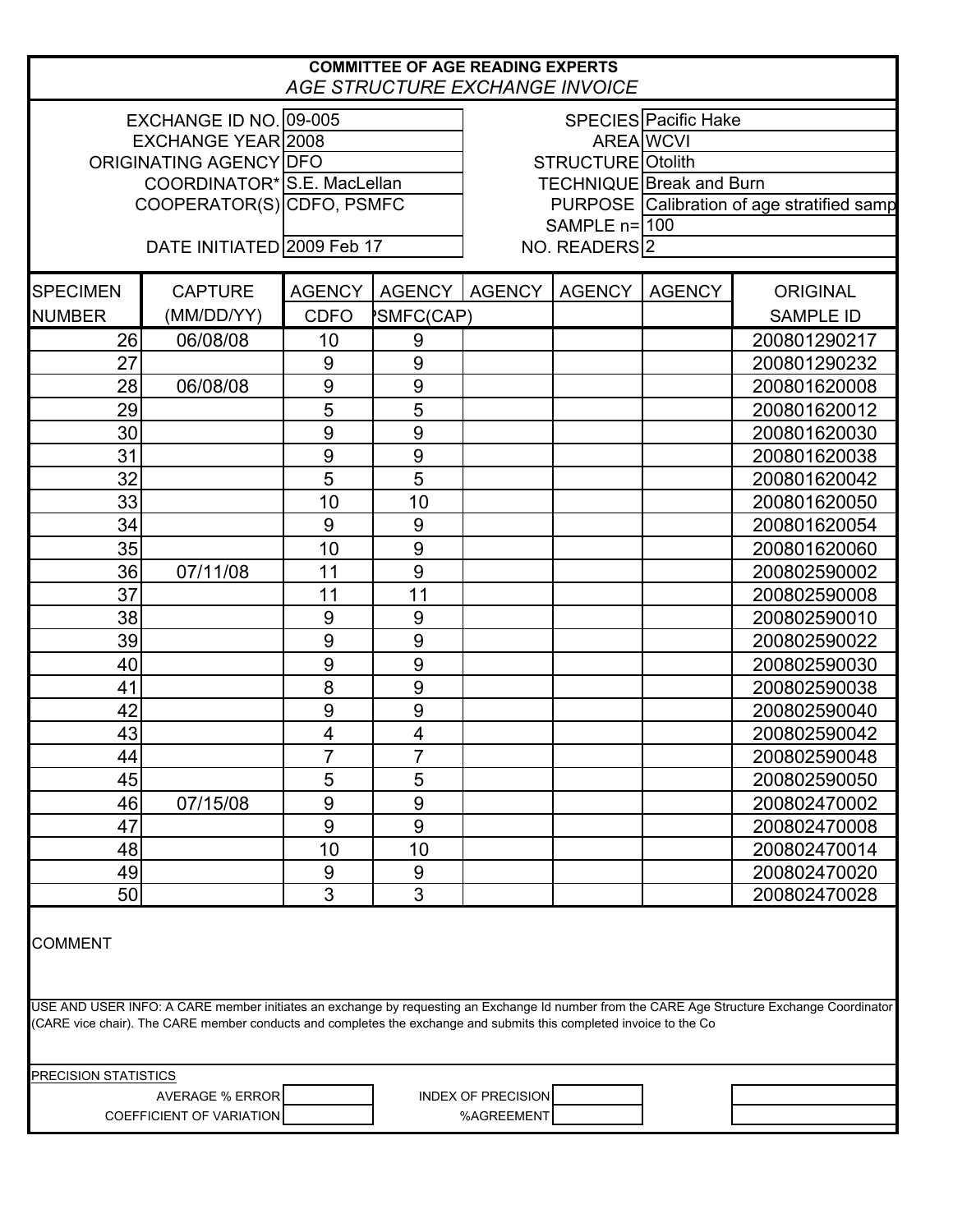| <b>COMMITTEE OF AGE READING EXPERTS</b><br>AGE STRUCTURE EXCHANGE INVOICE                                                                                                                                                                                          |                             |                           |                             |                                            |               |               |                              |  |
|--------------------------------------------------------------------------------------------------------------------------------------------------------------------------------------------------------------------------------------------------------------------|-----------------------------|---------------------------|-----------------------------|--------------------------------------------|---------------|---------------|------------------------------|--|
|                                                                                                                                                                                                                                                                    | EXCHANGE ID NO. 09-005      |                           | <b>SPECIES Pacific Hake</b> |                                            |               |               |                              |  |
|                                                                                                                                                                                                                                                                    | EXCHANGE YEAR 2008          |                           | AREA WCVI                   |                                            |               |               |                              |  |
|                                                                                                                                                                                                                                                                    | ORIGINATING AGENCY DFO      |                           | STRUCTURE Otolith           |                                            |               |               |                              |  |
|                                                                                                                                                                                                                                                                    | COORDINATOR* S.E. MacLellan |                           |                             | <b>TECHNIQUE</b> Break and Burn            |               |               |                              |  |
|                                                                                                                                                                                                                                                                    |                             | COOPERATOR(S) CDFO, PSMFC |                             | PURPOSE Calibration of age stratified samp |               |               |                              |  |
|                                                                                                                                                                                                                                                                    |                             |                           |                             |                                            | SAMPLE n=100  |               |                              |  |
| DATE INITIATED 2009 Feb 17<br>NO. READERS 2                                                                                                                                                                                                                        |                             |                           |                             |                                            |               |               |                              |  |
| <b>SPECIMEN</b>                                                                                                                                                                                                                                                    | <b>CAPTURE</b>              | <b>AGENCY</b>             | <b>AGENCY</b>               | <b>AGENCY</b>                              | <b>AGENCY</b> | <b>AGENCY</b> | <b>ORIGINAL</b>              |  |
| <b>NUMBER</b>                                                                                                                                                                                                                                                      | (MM/DD/YY)                  | <b>CDFO</b>               | <b>PSMFC(CAP)</b>           |                                            |               |               | <b>SAMPLE ID</b>             |  |
| 51                                                                                                                                                                                                                                                                 | 07/15/08                    | 9                         | 9                           |                                            |               |               | 200802470034                 |  |
| 52                                                                                                                                                                                                                                                                 |                             | 9                         | 9                           |                                            |               |               | 200802470038                 |  |
| 53                                                                                                                                                                                                                                                                 |                             | 9                         | 9                           |                                            |               |               | 200802470052                 |  |
| 54                                                                                                                                                                                                                                                                 |                             | 9                         | $9$                         |                                            |               |               | 200802470054                 |  |
| 55                                                                                                                                                                                                                                                                 |                             | 9                         | 9                           |                                            |               |               | 200802470060                 |  |
| 56                                                                                                                                                                                                                                                                 | 07/24/08                    | 9                         | 9                           |                                            |               |               | 200802950002                 |  |
| 57                                                                                                                                                                                                                                                                 |                             | 9                         | 9                           |                                            |               |               | 200802950004                 |  |
| 58                                                                                                                                                                                                                                                                 |                             | 9                         | 9                           |                                            |               |               | 200802950007                 |  |
| 59                                                                                                                                                                                                                                                                 |                             | 5                         | 5                           |                                            |               |               | 200802950011                 |  |
| 60                                                                                                                                                                                                                                                                 |                             | 9                         | 9                           |                                            |               |               | 200802950015                 |  |
| 61                                                                                                                                                                                                                                                                 |                             | 9                         | 9                           |                                            |               |               | 200802950016                 |  |
| 62                                                                                                                                                                                                                                                                 |                             | 9                         | 9                           |                                            |               |               | 200802950020                 |  |
| 63                                                                                                                                                                                                                                                                 |                             | 10                        | 9                           |                                            |               |               | 200802950023                 |  |
| 64                                                                                                                                                                                                                                                                 |                             | 9                         | $9$                         |                                            |               |               | 200802950030                 |  |
| 65                                                                                                                                                                                                                                                                 |                             | 9                         | 9                           |                                            |               |               | 200802950034                 |  |
| 66                                                                                                                                                                                                                                                                 |                             | 13                        | 12                          |                                            |               |               | 200802950051                 |  |
| 67                                                                                                                                                                                                                                                                 |                             | $\overline{9}$            | $\overline{9}$              |                                            |               |               | 200802950058                 |  |
| 68                                                                                                                                                                                                                                                                 |                             | 9                         | 9                           |                                            |               |               | 200802950066                 |  |
| 69                                                                                                                                                                                                                                                                 |                             | 9                         | 9                           |                                            |               |               | 200802950074                 |  |
| 70                                                                                                                                                                                                                                                                 |                             | 9                         | 9                           |                                            |               |               | 200802950076                 |  |
| 71                                                                                                                                                                                                                                                                 |                             | 9                         | 9                           |                                            |               |               | 200802950083                 |  |
| 72                                                                                                                                                                                                                                                                 |                             | 9                         | 9                           |                                            |               |               | 200802950088                 |  |
| 73                                                                                                                                                                                                                                                                 |                             | 12                        | 12                          |                                            |               |               | 200802950089                 |  |
| 74                                                                                                                                                                                                                                                                 |                             |                           |                             |                                            |               |               |                              |  |
| 75                                                                                                                                                                                                                                                                 |                             | 4<br>9                    | 4<br>9                      |                                            |               |               | 200802950094<br>200802950098 |  |
|                                                                                                                                                                                                                                                                    |                             |                           |                             |                                            |               |               |                              |  |
| <b>COMMENT</b>                                                                                                                                                                                                                                                     |                             |                           |                             |                                            |               |               |                              |  |
| USE AND USER INFO: A CARE member initiates an exchange by requesting an Exchange Id number from the CARE Age Structure Exchange<br>Coordinator (CARE vice chair). The CARE member conducts and completes the exchange and submits this completed invoice to the Co |                             |                           |                             |                                            |               |               |                              |  |
| <b>PRECISION STATISTICS</b>                                                                                                                                                                                                                                        |                             |                           |                             |                                            |               |               |                              |  |
|                                                                                                                                                                                                                                                                    | <b>AVERAGE % ERROR</b>      |                           |                             | <b>INDEX OF PRECISION</b>                  |               |               |                              |  |
|                                                                                                                                                                                                                                                                    | COEFFICIENT OF VARIATION    |                           |                             | %AGREEMENT                                 |               |               |                              |  |